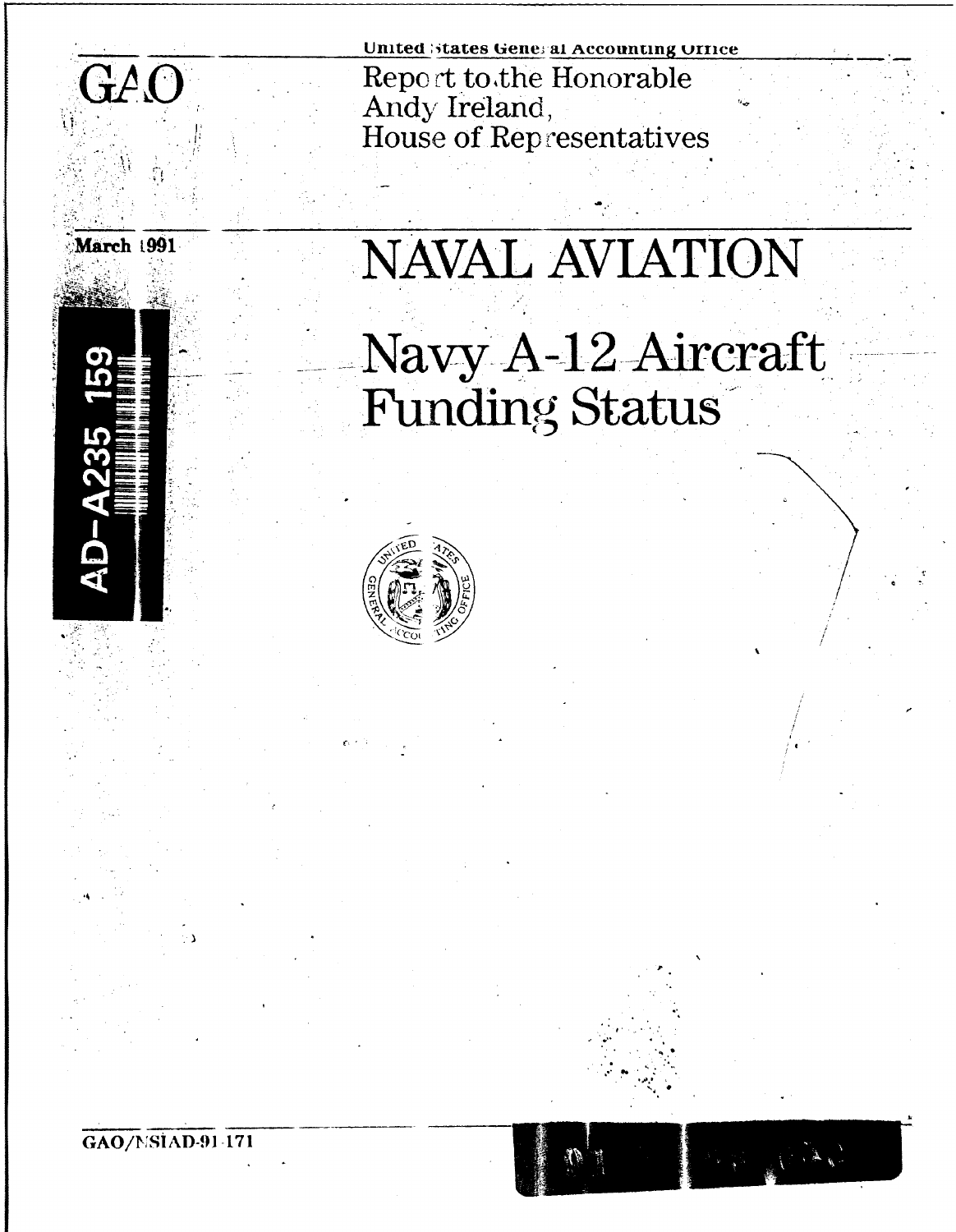|                         | <b>United States</b><br><b>General Accounting Office</b><br>Washington, D.C. 20548                                                                                                                                                                                                                                                                                                                                                                                                                                                                                                                                                                                                                                                                                                                                                                                                                                                                                                                                                                                                                                                              | Add@∴31o∆ for<br>UT I S<br>nn rik s |  |  |
|-------------------------|-------------------------------------------------------------------------------------------------------------------------------------------------------------------------------------------------------------------------------------------------------------------------------------------------------------------------------------------------------------------------------------------------------------------------------------------------------------------------------------------------------------------------------------------------------------------------------------------------------------------------------------------------------------------------------------------------------------------------------------------------------------------------------------------------------------------------------------------------------------------------------------------------------------------------------------------------------------------------------------------------------------------------------------------------------------------------------------------------------------------------------------------------|-------------------------------------|--|--|
|                         | <b>National Security and</b><br><b>International Affairs Division</b>                                                                                                                                                                                                                                                                                                                                                                                                                                                                                                                                                                                                                                                                                                                                                                                                                                                                                                                                                                                                                                                                           | DTIC THE<br>Unannos estado<br>Just! |  |  |
|                         | B-243311                                                                                                                                                                                                                                                                                                                                                                                                                                                                                                                                                                                                                                                                                                                                                                                                                                                                                                                                                                                                                                                                                                                                        |                                     |  |  |
|                         | March 22, 1991                                                                                                                                                                                                                                                                                                                                                                                                                                                                                                                                                                                                                                                                                                                                                                                                                                                                                                                                                                                                                                                                                                                                  | DISC<br>古いさく                        |  |  |
|                         | The Honorable Andy Ireland<br>House of Representatives                                                                                                                                                                                                                                                                                                                                                                                                                                                                                                                                                                                                                                                                                                                                                                                                                                                                                                                                                                                                                                                                                          | ⊇Eg≢                                |  |  |
|                         | Dear Mr. Ireland:                                                                                                                                                                                                                                                                                                                                                                                                                                                                                                                                                                                                                                                                                                                                                                                                                                                                                                                                                                                                                                                                                                                               |                                     |  |  |
|                         | On March 5, 1991, we briefed your staff in response to your request for<br>information on funding, expenditures, and progress payments for the<br>Navy's A-12 aircraft program, which was terminated on January 7,<br>1991. This report provides that information.                                                                                                                                                                                                                                                                                                                                                                                                                                                                                                                                                                                                                                                                                                                                                                                                                                                                              |                                     |  |  |
| <b>Results in Brief</b> | Total appropriations for the A-12 program, including research con-<br>ducted before the full-scale development phase as well as production<br>funding, totaled just over \$6.7 billion. At termination, just under \$3 bil-<br>lion had been spent on the program. Research and development and mis-<br>cellaneous support costs accounted for about \$300 million of the amount<br>spent. Of the remaining \$2.6 billion paid to the contractor team for the<br>full-scale development effort and \$0.1 billion for the first two produc-<br>tion options, the Navy demanded that \$1.35 billion be returned. This<br>amount represented progress payments that the Navy made for work it<br>had not yet accepted as of the date of the termination.                                                                                                                                                                                                                                                                                                                                                                                           |                                     |  |  |
| <b>Background</b>       | In the 1980s the Navy began a program to replace its aging fleet of A-6<br>medium attack aircraft with a new aircraft—the A-12—with stealth<br>technology. In January 1988 the Navy awarded the team of General<br>Dynamics and McDonnell Douglas Aerospace Corporation a \$4.4 billion<br>fixed-price incentive contract for the full-scale development phase of<br>the program. <sup>1</sup> It was envisioned that once the A-12 was developed for<br>the Navy, the Air Force would develop a version of the plane—the<br>Advanced Tactical Aircraft—to replace its F/B-111 and F-15E aircraft.<br>In December 1989 the Secretary of Defense directed a Major Aircraft<br>Review of four aircraft programs, including the A-12. As a result of this<br>review's findings, the Secretary of Defense testified in April 1990 that<br>the A-12's projected first flight would take place by early 1991 and that<br>the full-scale development program would be completed within the orig-<br>inal contract cost estimate. However, in June 1990 the contractor team<br>advised the Navy that an additional slip would occur in the schedule for |                                     |  |  |
|                         | This * 1.4 binon amount represented the target price that the Navy would pay. The contract also<br>had a ceiling price of \$4.8 billion; the Navy and the contract team would share the costs between                                                                                                                                                                                                                                                                                                                                                                                                                                                                                                                                                                                                                                                                                                                                                                                                                                                                                                                                           |                                     |  |  |

target and ceiling prices. Any costs over the ceiling price would be paid by the contractor team.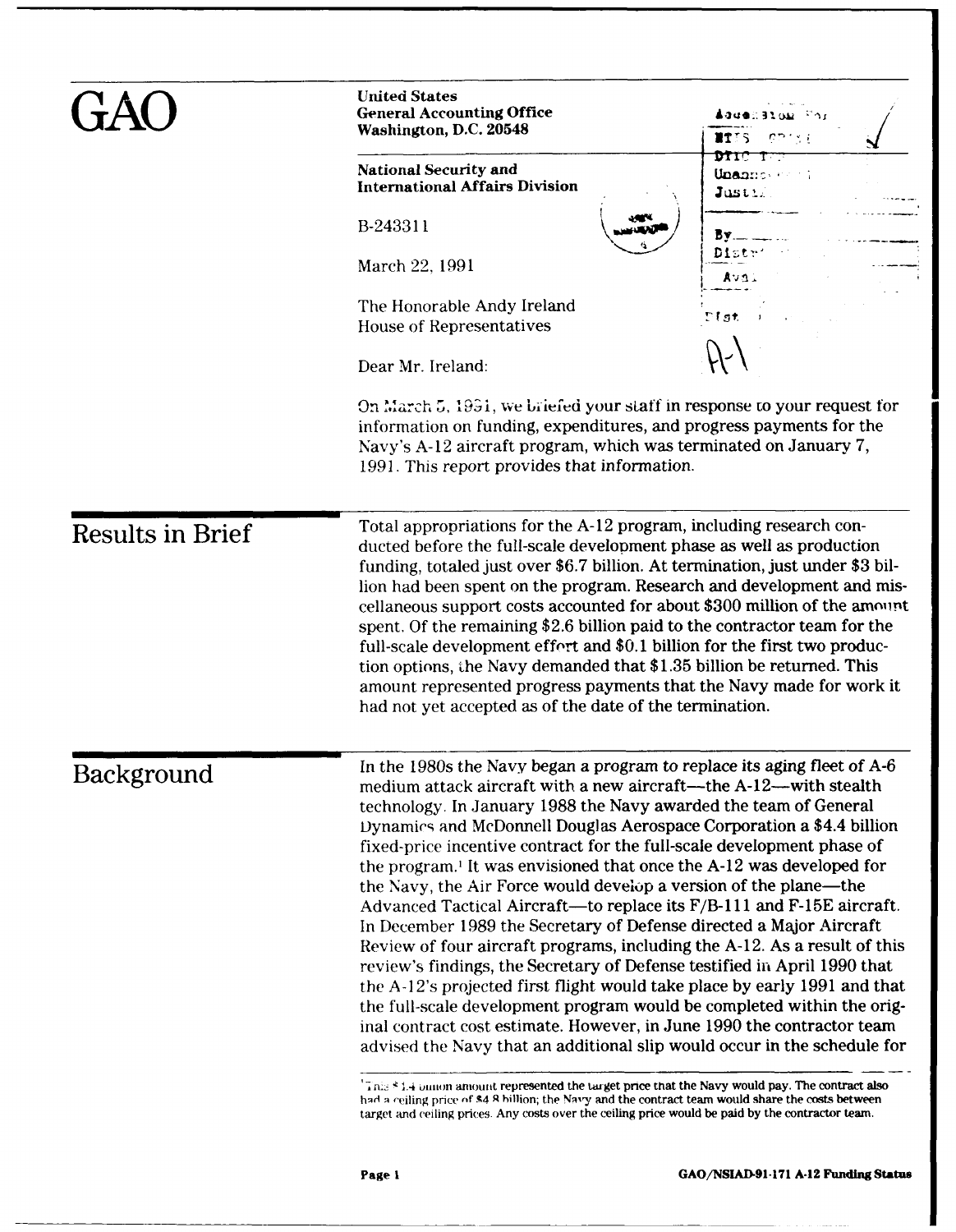|                                                                                                                                                 | B-243311                                                                                                                                                                                                                                                    |                      |                    |                    |
|-------------------------------------------------------------------------------------------------------------------------------------------------|-------------------------------------------------------------------------------------------------------------------------------------------------------------------------------------------------------------------------------------------------------------|----------------------|--------------------|--------------------|
|                                                                                                                                                 |                                                                                                                                                                                                                                                             |                      |                    |                    |
|                                                                                                                                                 |                                                                                                                                                                                                                                                             |                      |                    |                    |
|                                                                                                                                                 |                                                                                                                                                                                                                                                             |                      |                    |                    |
|                                                                                                                                                 |                                                                                                                                                                                                                                                             |                      |                    |                    |
|                                                                                                                                                 |                                                                                                                                                                                                                                                             |                      |                    |                    |
|                                                                                                                                                 | first flight, the work would exceed the contract ceiling by an amount<br>that the contractor team could not absorb, and certain performance<br>specifications could not be met.                                                                             |                      |                    |                    |
|                                                                                                                                                 | On January 7, 1991, the Navy terminated the A-12 contract for default<br>because of the difficulties that the contractor team was having in exe-<br>cuting the contract and because the Secretary of Defense decided<br>against restructuring the contract. |                      |                    |                    |
| <b>Total Appropriations</b>                                                                                                                     | Funds for the A-12 program were appropriated to the Navy for<br>Research, Development, Test, and Evaluation and Aircraft Procurement-<br>Navy. Table 1 shows the amounts appropriated, obligated, and spent<br>from each account as of February 25, 1991.   |                      |                    |                    |
| Table 1: Appropriations for the A-12                                                                                                            |                                                                                                                                                                                                                                                             |                      |                    |                    |
| Program for Fiscal Year 1991 and                                                                                                                | Dollars in millions                                                                                                                                                                                                                                         |                      |                    |                    |
| <b>Prior Years</b>                                                                                                                              | Account                                                                                                                                                                                                                                                     | <b>Appropriated</b>  | Obligated          | <b>Expended</b>    |
|                                                                                                                                                 | Research, Development, Test,<br>and Evaluation                                                                                                                                                                                                              | \$4,734.1            | \$2,896.8          | \$2,853.1          |
|                                                                                                                                                 | Aircraft Procurement-Navy                                                                                                                                                                                                                                   | 2.003.0              | 1142               | 113.2              |
|                                                                                                                                                 | Total                                                                                                                                                                                                                                                       |                      | \$3,011.0          |                    |
|                                                                                                                                                 |                                                                                                                                                                                                                                                             | \$6,737.1            |                    | \$2,966.3          |
|                                                                                                                                                 | Funds for the full-scale development contract included Research, Devel-                                                                                                                                                                                     |                      |                    |                    |
|                                                                                                                                                 | opment, Test, and Evaluation funds and Aircraft Procurement-Navy                                                                                                                                                                                            |                      |                    |                    |
|                                                                                                                                                 | funds because the development contract included the first two produc-                                                                                                                                                                                       |                      |                    |                    |
|                                                                                                                                                 | tion options. Table 2 shows the amounts originally obligated for the full-                                                                                                                                                                                  |                      |                    |                    |
|                                                                                                                                                 | scale development contract, the amounts deobligated when the contract                                                                                                                                                                                       |                      |                    |                    |
|                                                                                                                                                 | was terminated, and the amounts spent.                                                                                                                                                                                                                      |                      |                    |                    |
|                                                                                                                                                 |                                                                                                                                                                                                                                                             |                      | $-$                |                    |
|                                                                                                                                                 | Dollars in millions                                                                                                                                                                                                                                         |                      |                    |                    |
|                                                                                                                                                 | <b>Account</b>                                                                                                                                                                                                                                              | <b>Obligated</b>     | <b>Deobligated</b> | <b>Expended</b>    |
|                                                                                                                                                 | Research, Development, Test,                                                                                                                                                                                                                                |                      |                    |                    |
| <b>Funding for Full-Scale</b><br>Development<br><b>Table 2: Obligations and Expenditures</b><br>for the A-12 Full-Scale Development<br>Contract | and Evaluation<br>Aircraft Procurement-Navy                                                                                                                                                                                                                 | \$3,499.8<br>1,382.9 | \$917.2<br>1,278.4 | \$2,582.6<br>104.5 |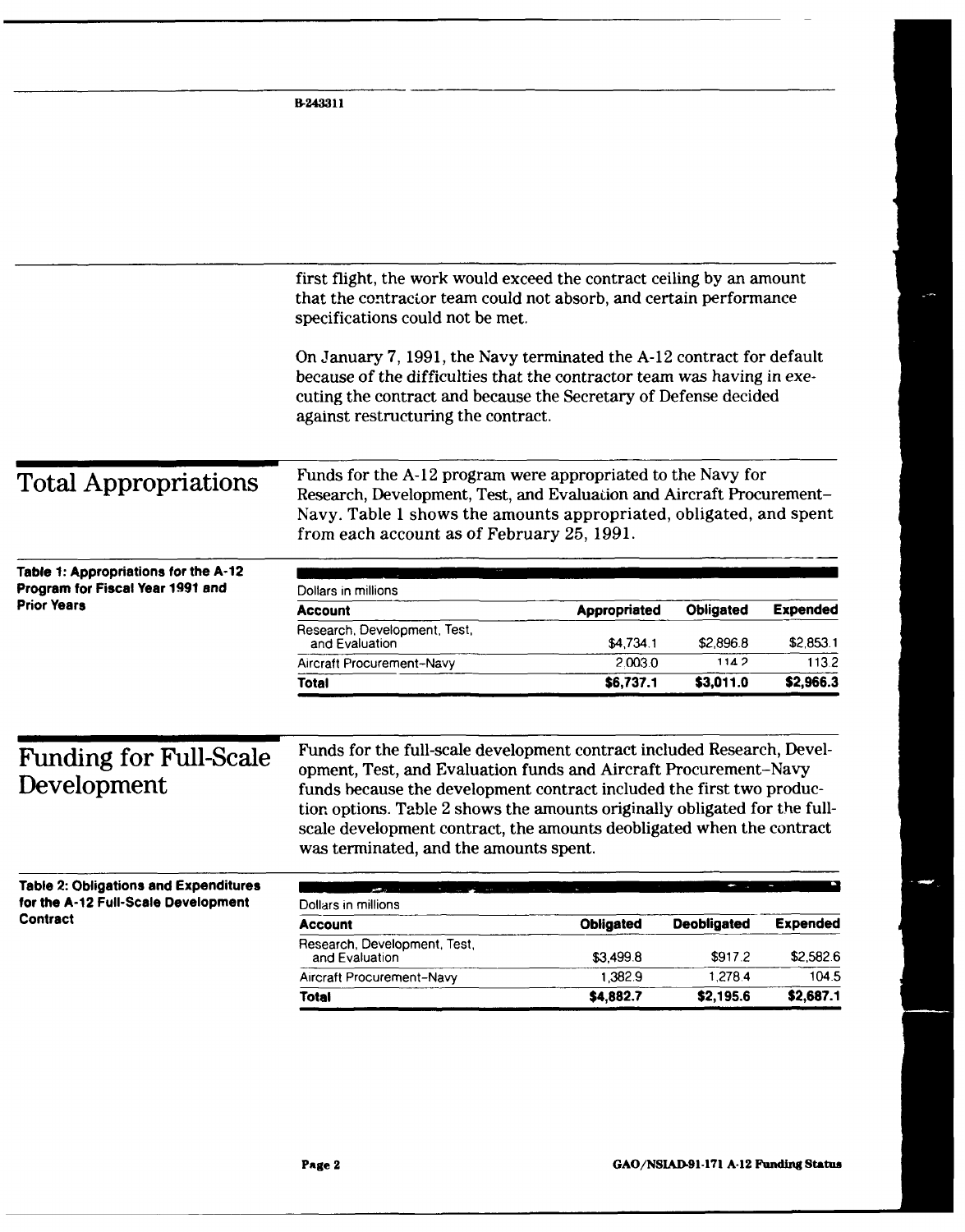| Request for Return of<br><b>Progress Payments</b>                        | Although the Navy made \$2,687.1 million in progress payments to the<br>contractor team, only a portion of that amount was for items actually<br>received (principally six design review products). The rest was for con-<br>tractor work that had not yet been delivered at the time the contract<br>was terminated. As a result, the Navy demanded that this portion of the<br>progress payments be returned. Table 3 shows this information by |                 |                            |                        |
|--------------------------------------------------------------------------|---------------------------------------------------------------------------------------------------------------------------------------------------------------------------------------------------------------------------------------------------------------------------------------------------------------------------------------------------------------------------------------------------------------------------------------------------|-----------------|----------------------------|------------------------|
|                                                                          | appropriation.                                                                                                                                                                                                                                                                                                                                                                                                                                    |                 |                            |                        |
|                                                                          | Dollars in millions                                                                                                                                                                                                                                                                                                                                                                                                                               |                 |                            |                        |
|                                                                          | <b>Account</b>                                                                                                                                                                                                                                                                                                                                                                                                                                    | <b>Expended</b> | Value of items<br>received | amount                 |
|                                                                          | Research, Development, Test,<br>and Evaluation                                                                                                                                                                                                                                                                                                                                                                                                    | \$2582.6        | \$1,334.7                  | Repayment<br>\$1,247.9 |
| Table 3: Repayment Demanded on<br><b>Full-Scale Development Contract</b> | Aircraft Procurement-Navy                                                                                                                                                                                                                                                                                                                                                                                                                         | 104.5           | $\mathbf 0$                | 104.5                  |

**B-243311**

To accomplish our work, we gathered information from the Navy's A-12<br>Program Office in Crystal City, Virginia. We conducted our review from **Methodology Methodology** *January through March 1991 in accordance with generally accepted* government auditing standards. As agreed, we did not obtain official agency comments on this report. However, we discussed the information in this report with Navy program officials. They agreed that the information was factually correct.

> We are sending copies of this report to the Secretaries of Defense and the Navy, appropriate congressional committees, and the Director of the Office of Management and Budget. We will also make copies available to others.